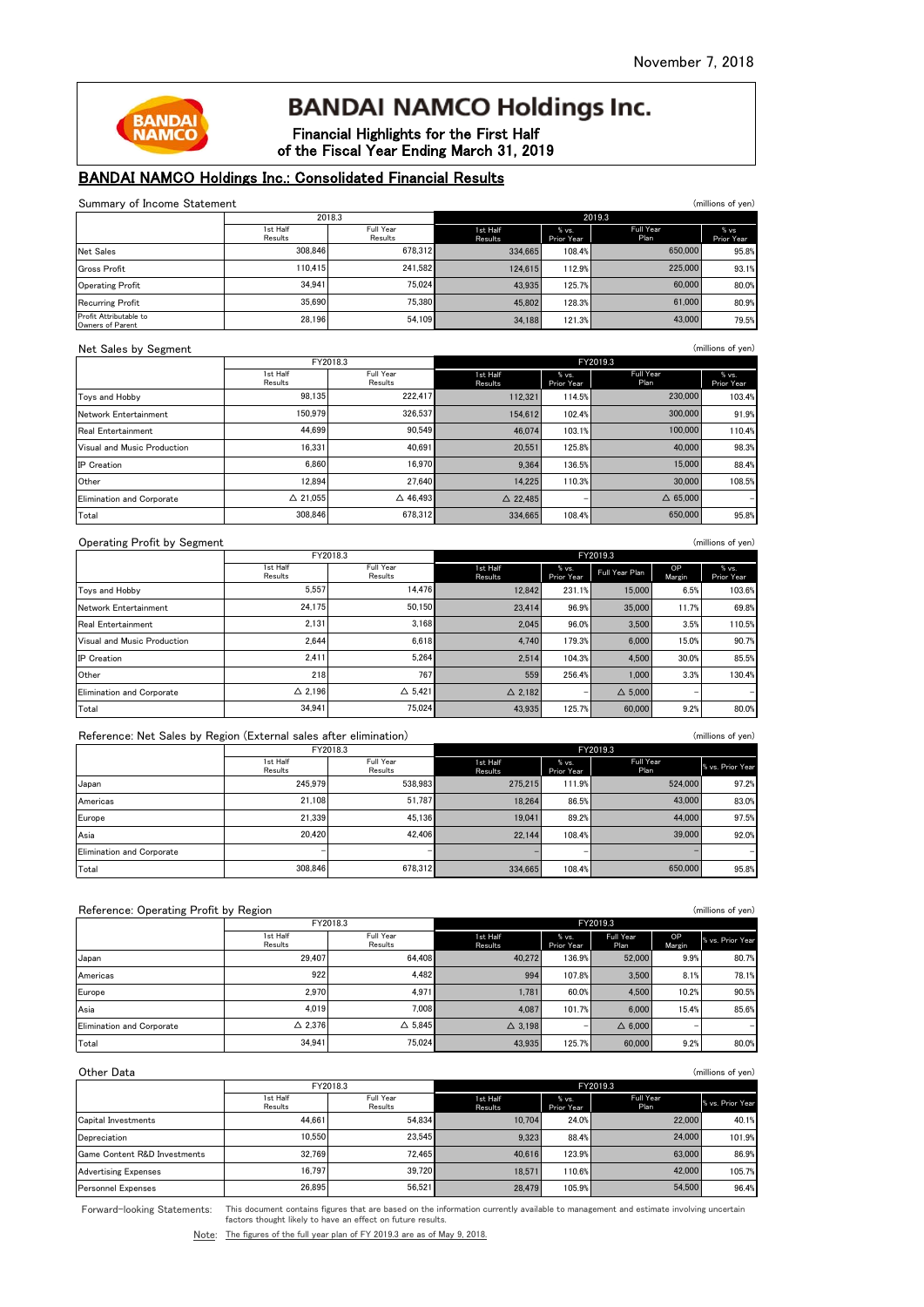# 【 **Sales of IPs (Groupwide)**】 (billion yen)

|                              | FY2018.3            |                      | FY2019.3                   |                          |
|------------------------------|---------------------|----------------------|----------------------------|--------------------------|
|                              | 1st Half<br>Results | Full Year<br>Results | 1st Half<br><b>Results</b> | <b>Full Year</b><br>Plan |
| Aikatsu!                     | 2.0                 | 3.6                  | 1.6                        | 3.5                      |
| Anpanman                     | 4.7                 | 10.9                 | 4.9                        | 11.0                     |
| Ultraman                     | 3.1                 | 6.0                  | 3.6                        | 7.5                      |
| <b>KAMEN RIDER</b>           | 9.8                 | 26.4                 | 11.4                       | 24.5                     |
| Mobile Suit Gundam           | 32.7                | 68.3                 | 36.1                       | 74.0                     |
| Super Sentai (Power Rangers) | 10.2                | 19.4                 | 5.4                        | 18.5                     |
| <b>DRAGON BALL</b>           | 43.1                | 97.9                 | 58.6                       | 80.0                     |
| <b>NARUTO</b>                | 5.4                 | 11.3                 | 7.9                        | 13.0                     |
| <b>Pretty Cure</b>           | 3.8                 | 8.1                  | 5.2                        | 8.5                      |
| ONE PIECE                    | 14.4                | 29.4                 | 14.8                       | 27.0                     |

### 【 **Sales of IPs (Toys and Hobby Unit, Japan)**】 (billion yen)

1st Half Results Full Year Results 1st Half Results Full Year Plan 1.2 2.3 1.0 2.5 4.7 10.9 4.6 11.0 2.2 4.3 2.2 5.5 9.4 24.8 10.8 22.5 11.0 26.2 15.5 26.5 4.9 9.1 3.0 10.5<br>5.9 14.2 9.9 14.5  $\begin{array}{|c|c|}\n 14.2 & 9.9 \\
\hline\n 8.1 & 5.1\n \end{array}$ 3.8 8.1 5.1 8.5 2.2 4.0 2.0 3.5 1.8 4.6 2.9 4.0 Ultraman Pokémon FY2018.3 Mobile Suit Gundam KAMEN RIDER DRAGON BALL ONE PIECE Super Sentai (Power Rangers) Anpanman **Pretty Cure** Aikatsu! FY2019.3

| Digital Card Sales (Units sold)<br>(million pieces) |          |           |          |                  |  |
|-----------------------------------------------------|----------|-----------|----------|------------------|--|
|                                                     | FY2018.3 |           | FY2019.3 |                  |  |
|                                                     | 1st Half | Full Year | 1st Half | <b>Full Year</b> |  |
|                                                     | Results  | Results   | Results  | Plan             |  |
| Digital card sales                                  | 106      | 225       | 107      | 230              |  |

# 【 **Network Entertainment Business (Sales by major category)**】 (billion yen)

|                 | FY2018.3<br>1st Half<br>Full Year |         | FY2019.3 |                  |
|-----------------|-----------------------------------|---------|----------|------------------|
|                 |                                   |         | 1st Half | <b>Full Year</b> |
|                 | <b>Results</b>                    | Results | Results  | Plan             |
| Network content | 98.3                              | 199.6   | 102.3    | 190.0            |
| Home video game | 38.6                              | 98.4    | 39.7     | 90.0             |

#### 【 **Home Video Game (Number of titles and unit sales)**】

|                                         | FY2018.3          |                   |                   |                          | FY2019.3   |                   |            |                   |  |
|-----------------------------------------|-------------------|-------------------|-------------------|--------------------------|------------|-------------------|------------|-------------------|--|
|                                         |                   | 1st Half Results  |                   | <b>Full Year Results</b> |            | 1st Half Results  |            | Full Year Plan    |  |
|                                         | # of              | <b>Units Sold</b> | # of              | Units Sold               | # of       | <b>Units Sold</b> | # of       | <b>Units Sold</b> |  |
|                                         | <b>New Titles</b> | (thousand)        | <b>New Titles</b> | (thousand)               | New Titles | (thousand)        | New Titles | (thousand)        |  |
| Japan                                   | 18 <sub>1</sub>   | 1,400             | 42                | 3,949                    | 25         | 1,969             | 50         | 5,200             |  |
| Americas                                | 36 <sub>1</sub>   | 3.758             | 56                | 11,024                   | 22         | 3.724             | 45         | 10,000            |  |
| Europe                                  | 46                | 5,865             | 89                | 13,894                   | 22         | 4,536             | 65         | 9,500             |  |
| Group                                   | 100               | 11,023            | 187               | 28,867                   | 69         | 10,229            | 160        | 24,700            |  |
| Total                                   |                   |                   |                   |                          |            |                   |            |                   |  |
| Localized                               | 54                |                   | 89                |                          | 26         |                   | 70         |                   |  |
| versions                                |                   |                   |                   |                          |            |                   |            |                   |  |
| After elimination of localized versions |                   |                   |                   |                          |            |                   |            |                   |  |
| Group                                   | 46                | 11,023            | 98                | 28,867                   | 43         | 10,229            | 90         | 24,700            |  |
| Total                                   |                   |                   |                   |                          |            |                   |            |                   |  |